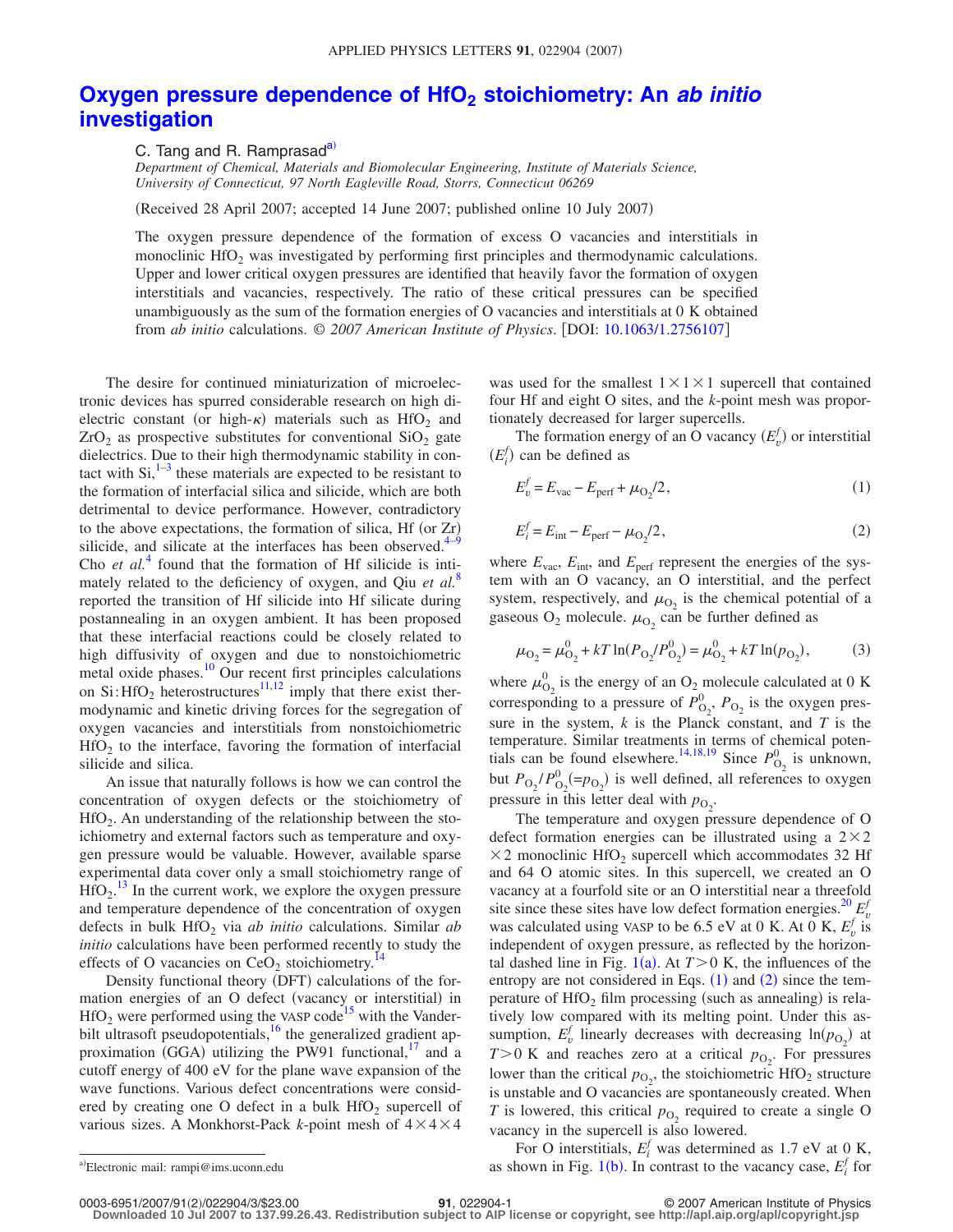<span id="page-1-0"></span>

FIG. 1. Dependence of the calculated formation energy of an O vacancy (a) and an O interstitial (b) in a  $2 \times 2 \times 2$  HfO<sub>2</sub> supercell on oxygen pressure and temperature.

the O interstitial linearly decreases for increasing  $\ln(p_{O_2})$  at  $T>0$  K. As *T* is increased, the critical  $p_{O_2}$  for O interstitial formation is reduced. The critical pressures,  $p_{O_2}^c$ , for both vacancy and interstitial cases can be obtained from Eqs.  $(1)$  $(1)$  $(1)$ and ([2](#page-0-2)) by setting  $E^f_v$  and  $E^f_i$  to zero, respectively.

Using supercells of various sizes, we calculated the defect formation energies at 0 K for different defect concentrations (corresponding to different stoichiometries or *x* values of  $HfO_x$ ), as shown in Table [I.](#page-1-1) For each case, the values of  $p_{O_2}^c$  (for both vacancy and interstitial) at various *T* were determined using the above method. Thus a mapping between  $HfO_x$  stoichiometries and  $p_{O_2}^c$  values can be established at different *T*, as illustrated in Fig. [2.](#page-1-2) The currently available experimental data, also shown in Fig. [2,](#page-1-2) only cover the narrow stoichiometry range of  $1.9999 \leq x \leq 2.0001$ .<sup>13</sup> In Fig. [2,](#page-1-2) the  $P_{\text{O}_2}$  axis on the right-hand side along with the experimen-

<span id="page-1-1"></span>TABLE I. HfO*<sup>x</sup>* stoichiometry dependence of defect formation energies  $(eV)$  at 0 K.

|                       | Vacancy |         | Interstitial  |      |
|-----------------------|---------|---------|---------------|------|
| Supercell<br>size     | x       | $E_n^f$ | $\mathcal{X}$ | E!   |
| $4 \times 2 \times 2$ | 1.984   | 5.26    | 2.016         | 0.46 |
| $2\times2\times2$     | 1.969   | 6.51    | 2.031         | 1.69 |
| $2\times2\times1$     | 1.938   | 6.34    | 2.063         | 1.50 |
| $2 \times 1 \times 1$ | 1.875   | 6.53    | 2.125         | 1.77 |
| $1 \times 1 \times 1$ | 1.750   | 6.53    | 2.250         | 1.79 |

<span id="page-1-2"></span>

FIG. 2. (Color online) Calculated (left axis) and experimental (right axis) relationships between the stoichiometry of HfO*x*, temperature, and critical oxygen pressure. The inset shows the details of matching between the calculated and experimental data.

tal data were shifted vertically with respect to the left-hand side  $p_{O_2}$  (arbitrary) axis such that the experimental data match the calculation results. This shifting of the axis allows for a mapping of  $p_{\text{O}_2}$  to  $P_{\text{O}_2}$  and is justified by the fact that according to Eq. ([3](#page-0-3)), the difference in the values of  $\ln(p_{O_2})$ and  $\ln(P_{\text{O}_2})$  is a constant.

Recently Baik *et al.*<sup>[5](#page-2-16)</sup> have observed an increase in  $HfO<sub>2</sub>$ film thickness of about 3% during annealing and have suggested the incorporation of oxygen from the ambient atmosphere into  $HfO<sub>2</sub>$  as a possible reason for the thickness increase. We investigated the influence of O interstitials on HfO*<sup>x</sup>* volume by relaxing the lattice vectors of supercells and found that one O interstitial could increase the supercell volume by 0.2% for a  $2 \times 2 \times 2$  supercell and by 2.88% for a  $1 \times 1 \times 1$  supercell. Although the mechanism of HfO<sub>2</sub> volume change could be complicated by many factors, the conclusions by Baik *et al.*<sup>[5](#page-2-16)</sup> qualitatively agree with our simulation results.

It can be seen from Fig. [2](#page-1-2) that the pressure-stoichiometry profile can be divided into three parts with respect to the stoichiometry parameter *x*. When  $x < 1.97$  the critical pressures are very low and the curves are nearly flat, converging to a lower critical pressure; in the range  $1.97 < x < 2.03$  the pressures rise sharply; when  $x > 2.03$  the pressures are high and the curves become flat again, converging to an upper critical pressure. As the temperature increases, the pressure gap between the upper and lower critical pressures decreases.

A larger pressure gap implies the possibility of better control of stoichiometry. Although  $p_{\text{O}_2}$  has arbitrary units, the pressure gap as defined in Fig. [2](#page-1-2)  $\left[ \Delta \ln(p_{0_2}^c) \right]$  can be determined uniquely by combining Eqs.  $(1)$  $(1)$  $(1)$  and  $(2)$  $(2)$  $(2)$  and setting  $E_v^f$  and  $E_i^f$  to zero (as this will correspond to the critical pressures), resulting in

<span id="page-1-3"></span>
$$
E_{\text{vac}} + E_{\text{int}} - 2E_{\text{perf}} = kT\Delta \ln(p_{\text{O}_2}^c). \tag{4}
$$

In Eq.  $(4)$  $(4)$  $(4)$ , the left side is the energy needed to remove an O atom from a perfect lattice and to insert it into another perfect lattice, which can be unambiguously determined using *ab initio* calculations.

In Eqs. ([1](#page-0-1)) and ([2](#page-0-2)) the entropy term  $-T\Delta S$  was ignored, which may decrease the defect formation energy by a few *kT*'s and affect the shape of the curves in Fig. [2](#page-1-2) at high temperatures. Nevertheless Fig. [2](#page-1-2) gives information on controlling O defect formation during film deposition and an-

**Downloaded 10 Jul 2007 to 137.99.26.43. Redistribution subject to AIP license or copyright, see http://apl.aip.org/apl/copyright.jsp**